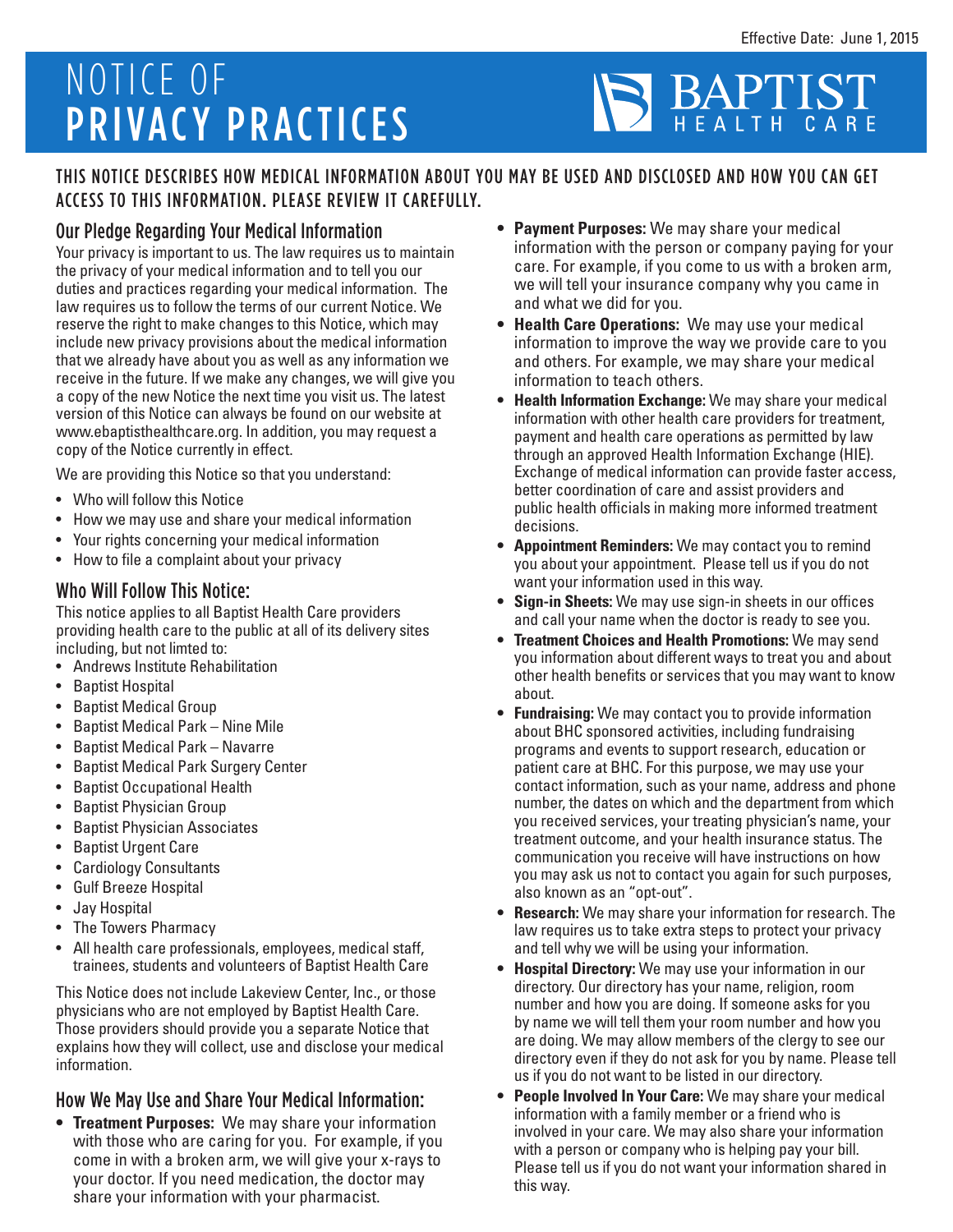- **• Disaster Relief:** If there is a disaster such as a hurricane, plane crash or tornado we may use your medical information to notify your family. We may also release information to an agency such as the Red Cross. Please tell us if you do not want your information shared in this way.
- **• Satisfaction Surveys:** We may use your information to contact you requesting feedback on the services provided to you by BHC. Your answers will help us provide better care to our patients and the community we serve.
- **• Special Programs:** If you sign-up for one of our programs such as Golden Care, we may share your health information with our volunteers and others so they can check on you while you are in our care.
- **• Security Cameras:** To increase the level of security in our facilities, we sometimes use security cameras and recorders in public areas such as hallways and parking lots. We do not use these devices in any private areas such as patient or exam rooms unless doing so is part of the treatment we provide

### How We May Share Your Medical Information Without Your Permission:

- **• As Required By Law:** An example is the mandatory reporting of positive cancer tests to State agencies.
- **• To stop a serious threat to someone's health or safety:** We may only share this information with someone who can stop the threat.
- **• For Public Health:** We may share your medical information with a public health agency such as the Centers for Disease Control.
- **• Law Enforcement:** In some situations we may share your medical information with law enforcement. If we believe you are a victim of abuse or some other crime we may tell the police. We may also tell the police if you commit a crime at our facility.
- **• State and Federal Review:** We may share your medical information when being reviewed. For example we may share your information with Medicare or Medicaid when they are reviewing the way we provide care.
- **• Legal Proceedings:** We may share your medical information when responding to proper requests in legal proceedings.
- **• Children:** In some cases we may not share your child's medical information with you. For example, there are times when your child can seek care without your permission.
- **• Organ Donation:** If you are an organ donor we may share your medical information when appropriate.
- **• In Case of Death:** We may share your medical information with a medical examiner or funeral director.
- **• Military and Veterans:** If you are in the military or a veteran, we may share your medical information when required by law.
- **• National Security:** We may share your medical information when required by law for national security purposes.
- **• Protection of the President and others:** We may share your medical information when required by law for protection services of the President and other important leaders.
- **• Department of State:** We may share your medical information when required for security clearances and physicals of State Department personnel and their dependents.
- **• Inmates:** If you are a prisoner or in police custody, we may share your medical information when required by law.
- **• Work Injuries:** If you are getting care because you were hurt at work we may share your medical information with your employer and others as required by Workers' Compensation laws.

# Health Information With Additional Protections

Certain types of medical information may have additional protection under federal or state law, for example, if you are receiving behavioral health services from us, your name will not be listed in our Hospital Directory and will not be shared for fundraising purposes. Also, federally assisted alcohol and drug abuse programs are subject to special restrictions on the use and disclosure of related treatment information

# Your Rights Concerning Your Medical Information:

- Right To Request Restrictions:
	- You can ask us not to share your medical information for treatment, payment and health care operations. Usually, we will not agree to this request because it would make it difficult for us to care for you.
	- You can ask us not to share your medical information with family or friends who are involved in your care.
	- If you want to make any of these requests you must do so in writing. The law does not require us to agree to your request.
	- If you need emergency treatment we may share your medical information even if you have asked us not to.
	- As of September 23, 2013, if you request that we not disclose certain medical information to your health insurer and that medical information relates to a health care product or service for which we have received payment from you in full, then we must agree to that request.
- Right To See And Get A Copy:
	- You have the right to see and get a copy of your medical information for as long as we have it.
	- We may charge a fee for giving you a copy.
	- Sometimes the law does not allow us to let you see your medical information. If this happens, you can appeal our decision. Your appeal must be made in writing.

#### • Right To Request Confidential Communications:

- You can ask us to contact you in certain ways. For example, you can ask that we not send your bills or appointment reminders to your home address or call you at your work number.
- This request must be made in writing and tell us how you would like to be contacted.
- We will agree to reasonable requests.
- Right To Amend:
	- You can ask us to change your medical information. For example, you can ask us to correct errors such as your date of birth.
	- This request must be made in writing to the appropriate office listed at the end of this Notice with an explanation as to why the amendment is being requested.
	- The law does not require us to agree to your request. If we deny your request, we will notify you in writing, including the reasons for the denial.